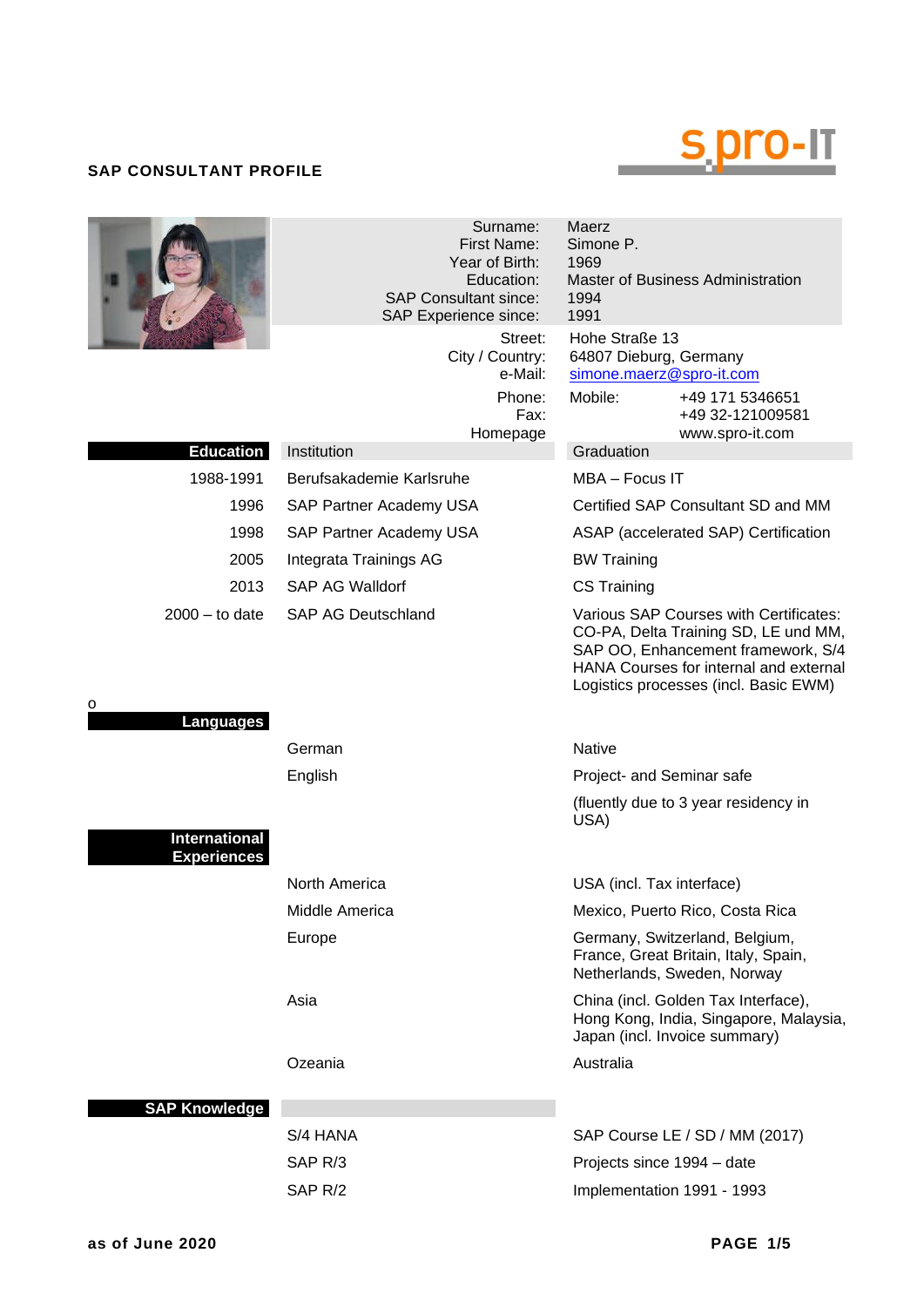

**Experience** 

Name / Agent

|                                                  |                                                                            | Name:                      |                                                        | Simone P. Maerz                                  |                                                                                |
|--------------------------------------------------|----------------------------------------------------------------------------|----------------------------|--------------------------------------------------------|--------------------------------------------------|--------------------------------------------------------------------------------|
|                                                  |                                                                            | In the SAP environment     |                                                        |                                                  |                                                                                |
| <b>SAP Customizing</b><br>Knowledge              |                                                                            |                            |                                                        |                                                  |                                                                                |
|                                                  |                                                                            |                            | Sales and Distribution (SD)                            |                                                  |                                                                                |
|                                                  |                                                                            |                            | Logistics Execution (LE)                               |                                                  |                                                                                |
|                                                  |                                                                            |                            | Materials Management (MM)                              |                                                  |                                                                                |
| Customer Service (CS)                            |                                                                            |                            |                                                        |                                                  |                                                                                |
|                                                  |                                                                            |                            |                                                        | Basis knowledge Treasury Module (TRM)            |                                                                                |
| <b>SAP Programming</b>                           |                                                                            |                            | (FI), Extractors for BI<br>In the SAP environment      | Integration into the Modules:                    | Production planning (PP), Profitability Analysis (CO-PA), Financial Accounting |
| Knowledge                                        |                                                                            |                            |                                                        | ABAP/4 and ABAP OO Release 2.1 - ECC 6.0         |                                                                                |
|                                                  |                                                                            |                            | List Programming with ALV                              |                                                  |                                                                                |
|                                                  |                                                                            |                            | Enhancement framework in the SD, LE and MM Environment |                                                  |                                                                                |
| SAP Script, Smartforms, Adobe Lifecycle designer |                                                                            |                            |                                                        |                                                  |                                                                                |
| EDI, ALE und IDOC                                |                                                                            |                            |                                                        |                                                  |                                                                                |
|                                                  |                                                                            |                            |                                                        | Basic knowledge in the Migration Workbench (MWB) |                                                                                |
|                                                  | <b>Tool Knowledge</b>                                                      | ASAP - Accelerated SAP     |                                                        |                                                  |                                                                                |
|                                                  |                                                                            |                            |                                                        | SAP Solution Manager, Valuemation, Service Now   |                                                                                |
|                                                  |                                                                            |                            |                                                        |                                                  | Microsoft Project, Microsoft Office Products, Teams, Skype                     |
|                                                  |                                                                            | Visio                      |                                                        |                                                  |                                                                                |
|                                                  |                                                                            |                            |                                                        |                                                  |                                                                                |
| Professional<br><b>Experience</b>                | Branch / Company                                                           |                            |                                                        | Position                                         |                                                                                |
| 1991-1993                                        | <b>Automotive Supplier</b><br><b>Becker Autoradiowerk</b><br>GmbH, Germany |                            | IT-Employee                                            |                                                  |                                                                                |
| 1994-1995                                        | <b>Consulting Company</b><br>Setac Inc. USA                                |                            | <b>Senior Consultant</b>                               |                                                  |                                                                                |
| 1995-1998                                        | <b>Consulting Company</b><br>KPMG, USA                                     |                            | Manager                                                |                                                  |                                                                                |
| 1998-2016                                        | <b>Management Consultancy</b><br>Freelancer - Alpha Consult                |                            | Self-employed                                          |                                                  |                                                                                |
| <b>Since 2017</b>                                |                                                                            | IT Consulting with SPRO-IT |                                                        | Partner                                          |                                                                                |
| Project                                          | Industry Sectory / Company                                                 |                            | Activity                                               |                                                  |                                                                                |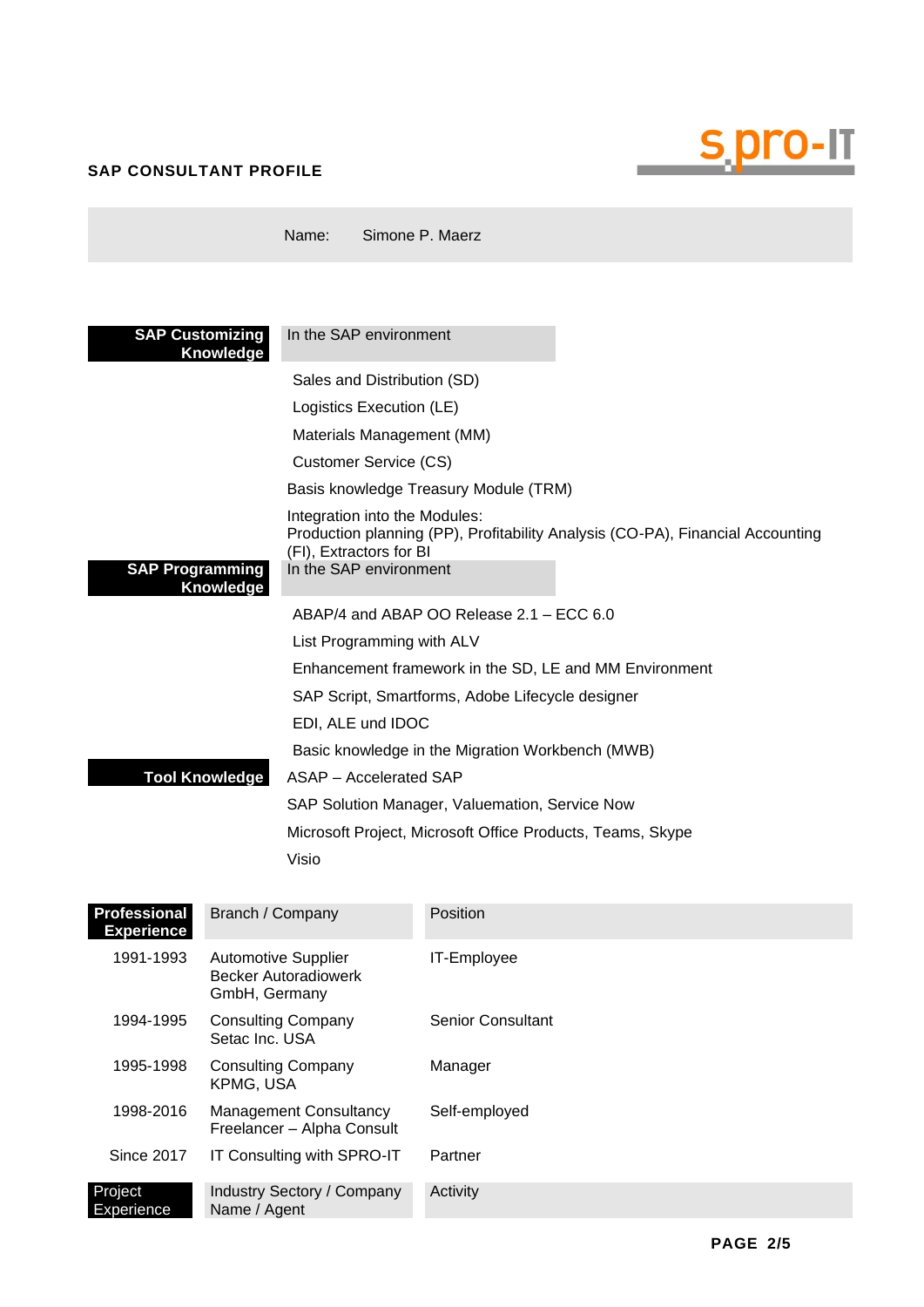

|                        | Name:                                                                                                                | Simone P. Maerz                                                                                                                                                                                                                                                   |  |
|------------------------|----------------------------------------------------------------------------------------------------------------------|-------------------------------------------------------------------------------------------------------------------------------------------------------------------------------------------------------------------------------------------------------------------|--|
|                        |                                                                                                                      |                                                                                                                                                                                                                                                                   |  |
| $02/2016 -$            | Pharma Industry                                                                                                      | Implementation of the extended rebate processing                                                                                                                                                                                                                  |  |
| date                   | <b>Kneipp GmbH</b>                                                                                                   | Implementation of the SD Customer hierarchy                                                                                                                                                                                                                       |  |
|                        | In the name of SPRO IT                                                                                               | Roll-Out in Japan (esp. Invoice Summary), Switzerland,<br>Support activities                                                                                                                                                                                      |  |
| $11/2018 -$<br>date    | Automotive Industry<br><b>Evobus</b>                                                                                 | Complex design and realisation various business scenarios:<br>CKD process, fixed price packages                                                                                                                                                                   |  |
|                        | In the name of SPRO IT                                                                                               |                                                                                                                                                                                                                                                                   |  |
| $10/2012 -$<br>03/2017 | Chemical Industry:<br><b>Heraeus Infosystems</b><br><b>GmbH - Magellan Project</b>                                   | <b>OTC (Order to Cash)</b> Consultant implementing a worldwide<br>unified SAP System for the entire Heraeus Group called Ma-<br>gellan using the SAP Solution Manager.                                                                                            |  |
|                        | In the name of CaRD                                                                                                  | <b>Specialties:</b>                                                                                                                                                                                                                                               |  |
| 04/2017 -<br>date      |                                                                                                                      | Precious Metal handling, CPE (Commodity pricing engine)                                                                                                                                                                                                           |  |
|                        | In the name of SPRO-IT                                                                                               | <b>Template Release planning and execution:</b>                                                                                                                                                                                                                   |  |
|                        |                                                                                                                      | Functional specifications (FSD's), Configurations Docu-<br>ments (CD's), Process Design Documents (PD's) and Con-<br>version Design Documents (CDD's) for the Migration of SAP<br>to SAP and non SAP to SAP Systems using the SAP Migra-<br>tion Workbench (MWB). |  |
|                        |                                                                                                                      | Roll-Outs in Hong Kong, China (esp. Golden Tax), Ger-<br>many and USA for the Precious Metal Trading sites as well<br>as the production sites in PM and non PM in USA, Singa-<br>pore, Malaysia and Germany.                                                      |  |
|                        |                                                                                                                      | Interface responsible from SD, MM and LE to SAP Treas-<br>ury, Cooperation for the interfaces to FI, CO-PA und PP.                                                                                                                                                |  |
|                        |                                                                                                                      | <b>Technical solution Architect for Adobe Forms across all</b><br>Modules                                                                                                                                                                                         |  |
|                        |                                                                                                                      | Experience with offshore Programming in India (multiple<br>Trips to Pune / India)                                                                                                                                                                                 |  |
| $2006 - date$          | <b>Adult Education</b><br><b>Integrata Training AG</b><br>In the name of Integrata AG                                | <b>Trainer</b><br>Various On-Site und Inhouse-Trainings for their customers:<br>SAP CS (Customer Service), SAP Authorisation concept,<br>SAP Intercompany Processes, SAP Basics, SRM (Supplier<br>relations Management)                                           |  |
| 2014 / 2015            | <b>Automotive Supplier</b><br><b>ZenTec Automotive GmbH</b><br>In the name of Alpha Consult                          | Creation of indiviual custom programs based on the SAP<br>Pricing procedure and SIS Statistics, setup SIS itself with a<br>new Product Hierarchy                                                                                                                  |  |
| 10/1996 -<br>09/2012   | Chemical Industry:<br><b>Heraeus Infosystems</b><br>GmbH (HSY)<br>for all Heraeus Companies<br>of the Heraeus Group: | Heraeus Infosystems (HSY) is the IT company for the<br>Heraeus Group. HSY has Locations in Germany, Belgium,<br>USA, Hongkong, China and Singapore.                                                                                                               |  |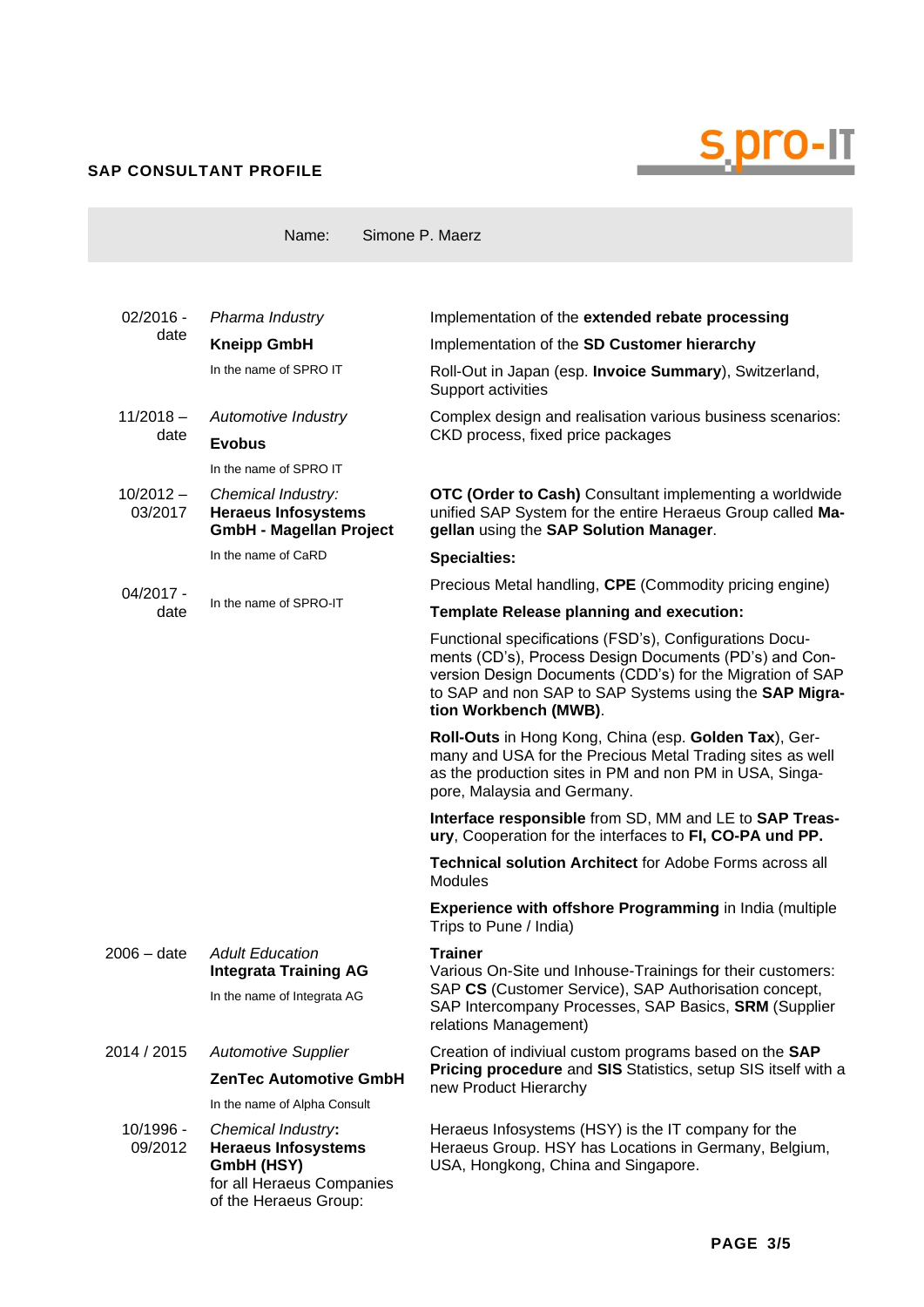Name: Simone P. Maerz



|            | Heraeus Noblelight GmbH,<br>Heraeus Quarzglas GmbH,<br>Heraeus Electronite GmbH,<br>Heraeus Metals Technology<br>GmbH,<br><b>Heraeus Precious Metals</b><br>GmbH<br>Heraeus Holding GmbH,<br><b>Heraeus Dental GmbH</b><br><b>Heraeus Medical GmbH</b><br>Heraeus Sensortechnik<br>GmbH<br>In the name of CaRD, Alpha Con-<br>sult and KPMG | Initial setups and worldwide roll-outs for all named Groups<br>as well as support thereof with the following priorities:<br>Master definition phase for all European Subsidaries<br>$\overline{\phantom{m}}$<br>Global concepts for SAP Transport management, cli-<br>$\qquad \qquad \blacksquare$<br>ent landscape, authorisation concept<br>SD / LE Implementation and Consulting firstly for the<br>$\overline{\phantom{a}}$<br>mother Companies in Germany and Belgium, later inter-<br>national Roll-Outs in Great Britain, France, Switzerland,<br>USA, Puerto Rico, Italy, Australia and China<br>Go-lives: 1998 - 2012 every year sometimes multiple<br>۰<br>go-lives<br>Intercompany Process setup worldwide<br>$\blacksquare$<br>Global ATP Setup (Availibility Check)<br>$\overline{\phantom{a}}$<br><b>Batch Implementation with traceability</b><br>$\overline{\phantom{a}}$<br><b>Implementation of Serial Numbers</b><br>$\blacksquare$<br><b>Quotation Process with Workflow</b><br>Worldwide Out Credit management implementation<br>Implementation of SAP CS (Customer- Service) for re-<br>$\blacksquare$<br>pair processes<br>Intrastat and Extrastat Implementation in Germany<br>$\blacksquare$<br>and Great Britain<br>E- recruitement with Smartforms<br>$\blacksquare$<br>Label printing on Zebra-Printers using Smartforms<br>Business Warehouse (BW) Concept for the Facility<br>$\blacksquare$<br>Management site<br>Implementation HU Management with external Scales<br>and Capacity Planning in Shipping<br>Service Management with resource related and fixed<br>$\overline{\phantom{0}}$<br>price billing inhouse and on-site<br>Involvement in the Implementation of a WM system for<br>$\blacksquare$<br>the Shipping side (LE)<br>Various Release changes, up to ERP 7.0<br>۰<br><b>IDOC</b> Interface to a KEP Service Provider (UPS)<br>$\blacksquare$<br>Various Company Divisions and Merger<br>$\overline{\phantom{a}}$<br>Permanent Support for all Heraeus Companies in SD<br>and LE |
|------------|---------------------------------------------------------------------------------------------------------------------------------------------------------------------------------------------------------------------------------------------------------------------------------------------------------------------------------------------|---------------------------------------------------------------------------------------------------------------------------------------------------------------------------------------------------------------------------------------------------------------------------------------------------------------------------------------------------------------------------------------------------------------------------------------------------------------------------------------------------------------------------------------------------------------------------------------------------------------------------------------------------------------------------------------------------------------------------------------------------------------------------------------------------------------------------------------------------------------------------------------------------------------------------------------------------------------------------------------------------------------------------------------------------------------------------------------------------------------------------------------------------------------------------------------------------------------------------------------------------------------------------------------------------------------------------------------------------------------------------------------------------------------------------------------------------------------------------------------------------------------------------------------------------------------------------------------------------------------------------------------------------------------------------------------------------------------------------------------------------------------------------------------------------------------------------------------------------------------------------------------------------------------------------------------------------------------------------------------------------------------------------------|
| $12/2012-$ | <b>Utilities</b>                                                                                                                                                                                                                                                                                                                            | Implementation SD Billing plan / Instalment Plan                                                                                                                                                                                                                                                                                                                                                                                                                                                                                                                                                                                                                                                                                                                                                                                                                                                                                                                                                                                                                                                                                                                                                                                                                                                                                                                                                                                                                                                                                                                                                                                                                                                                                                                                                                                                                                                                                                                                                                                |
| 01/2013    | <b>Wuppertaler Stadtwerke</b>                                                                                                                                                                                                                                                                                                               |                                                                                                                                                                                                                                                                                                                                                                                                                                                                                                                                                                                                                                                                                                                                                                                                                                                                                                                                                                                                                                                                                                                                                                                                                                                                                                                                                                                                                                                                                                                                                                                                                                                                                                                                                                                                                                                                                                                                                                                                                                 |
|            | In the name of Hays AG                                                                                                                                                                                                                                                                                                                      |                                                                                                                                                                                                                                                                                                                                                                                                                                                                                                                                                                                                                                                                                                                                                                                                                                                                                                                                                                                                                                                                                                                                                                                                                                                                                                                                                                                                                                                                                                                                                                                                                                                                                                                                                                                                                                                                                                                                                                                                                                 |
| 05/2003-   | <b>Chemical Industry</b><br><b>Oxeno GmbH</b>                                                                                                                                                                                                                                                                                               | Project manager for the Modul MM:                                                                                                                                                                                                                                                                                                                                                                                                                                                                                                                                                                                                                                                                                                                                                                                                                                                                                                                                                                                                                                                                                                                                                                                                                                                                                                                                                                                                                                                                                                                                                                                                                                                                                                                                                                                                                                                                                                                                                                                               |
| 10/2003    | In the name of EnNO AG                                                                                                                                                                                                                                                                                                                      | Implementation Material management for the Degussa / Cel-<br>anese Joint Venture EO GmbH.<br>Focus was on the standardization and harmonisation of<br>the processes.                                                                                                                                                                                                                                                                                                                                                                                                                                                                                                                                                                                                                                                                                                                                                                                                                                                                                                                                                                                                                                                                                                                                                                                                                                                                                                                                                                                                                                                                                                                                                                                                                                                                                                                                                                                                                                                            |
| 05/2002-   | <b>Chemical Industry</b><br>Polymer Latex Ltd.                                                                                                                                                                                                                                                                                              | <b>Project Leader Module MM:</b>                                                                                                                                                                                                                                                                                                                                                                                                                                                                                                                                                                                                                                                                                                                                                                                                                                                                                                                                                                                                                                                                                                                                                                                                                                                                                                                                                                                                                                                                                                                                                                                                                                                                                                                                                                                                                                                                                                                                                                                                |